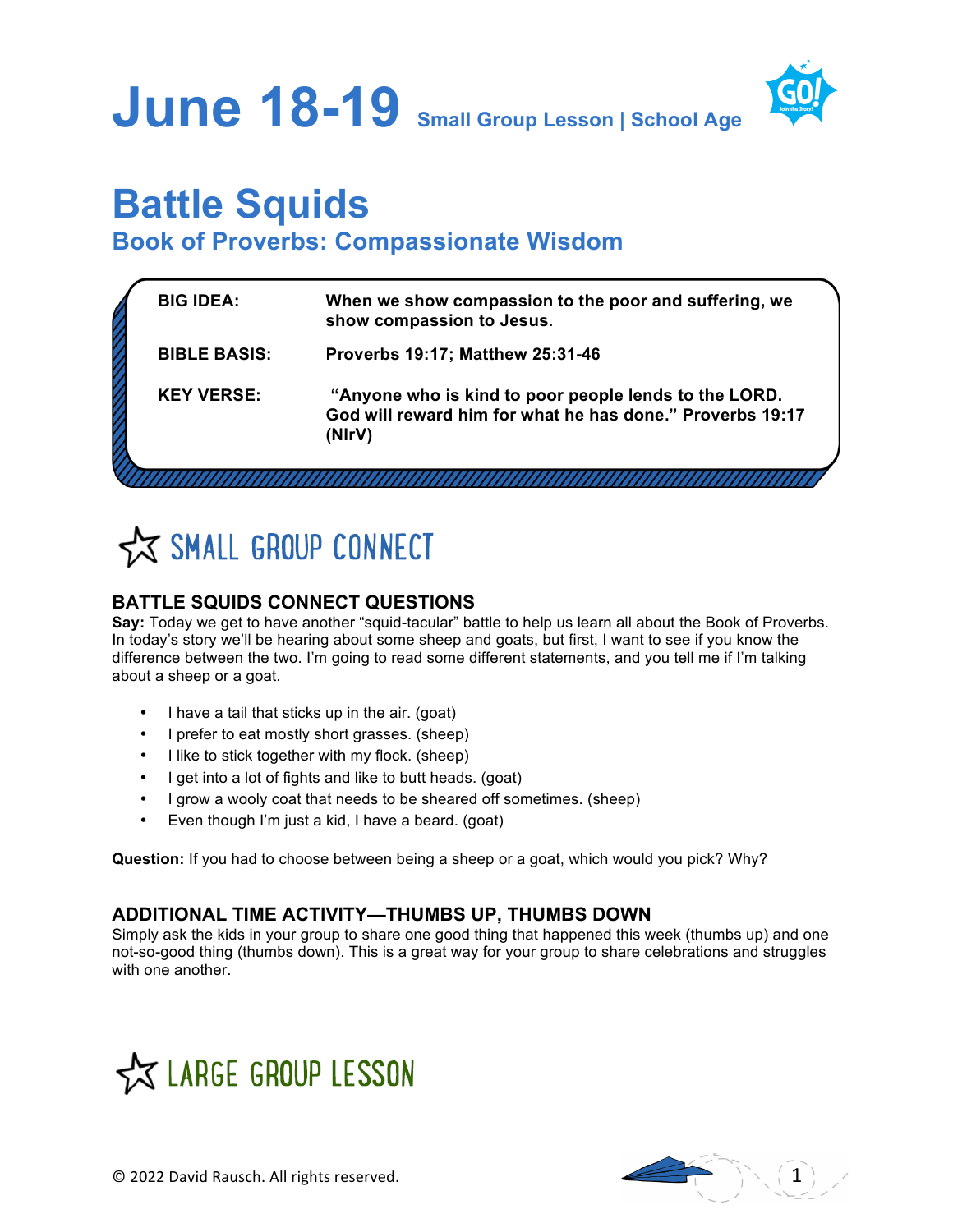



# **X SMALL GROUP ACTIVITIES**

### **STORY QUESTIONS**

#### **For Younger Kids:**

- 1. What did you find interesting about this story?
- 2. When Jesus says, "the least important of these," He's talking about believers who need help. What kind of help do you think they need?

#### **For Older Kids:**

- 1. What do you think this story teaches us about God?
- 2. What kind of people do you think Jesus is talking about when He says the "least important of these"?

#### **COMPASSION FOR THE SICK** (Application Activity)

**Say:** In our story today, Jesus said that when we show compassion to the poor and suffering, it's like we're showing compassion to Him. One of the ways Jesus said we could show compassion was by caring for the sick. We're going to do an activity right now that will help us do just that! We're going to make "get well" cards for sick kids in the hospital.

**Directions:** Give each kid in your group a piece of paper. Place a box of crayons or markers in the middle of the group. Tell the kids to fill their cards with colorful pictures and messages of hope and encouragement. Let them know that their cards will be taken to the hospital and given to sick children. When they're finished, have the kids in your group show one another what they included in their "get well" cards. Afterwards, gather their cards up and give them to your ministry leader. If time remains, ask the following questions:

**Question:** Caring for the sick is just one way to show compassion. What are some other ways you can show compassion to people who are poor and suffering?

**Question:** Does today's story change the way you think about people who are poor or suffering? If so, how?